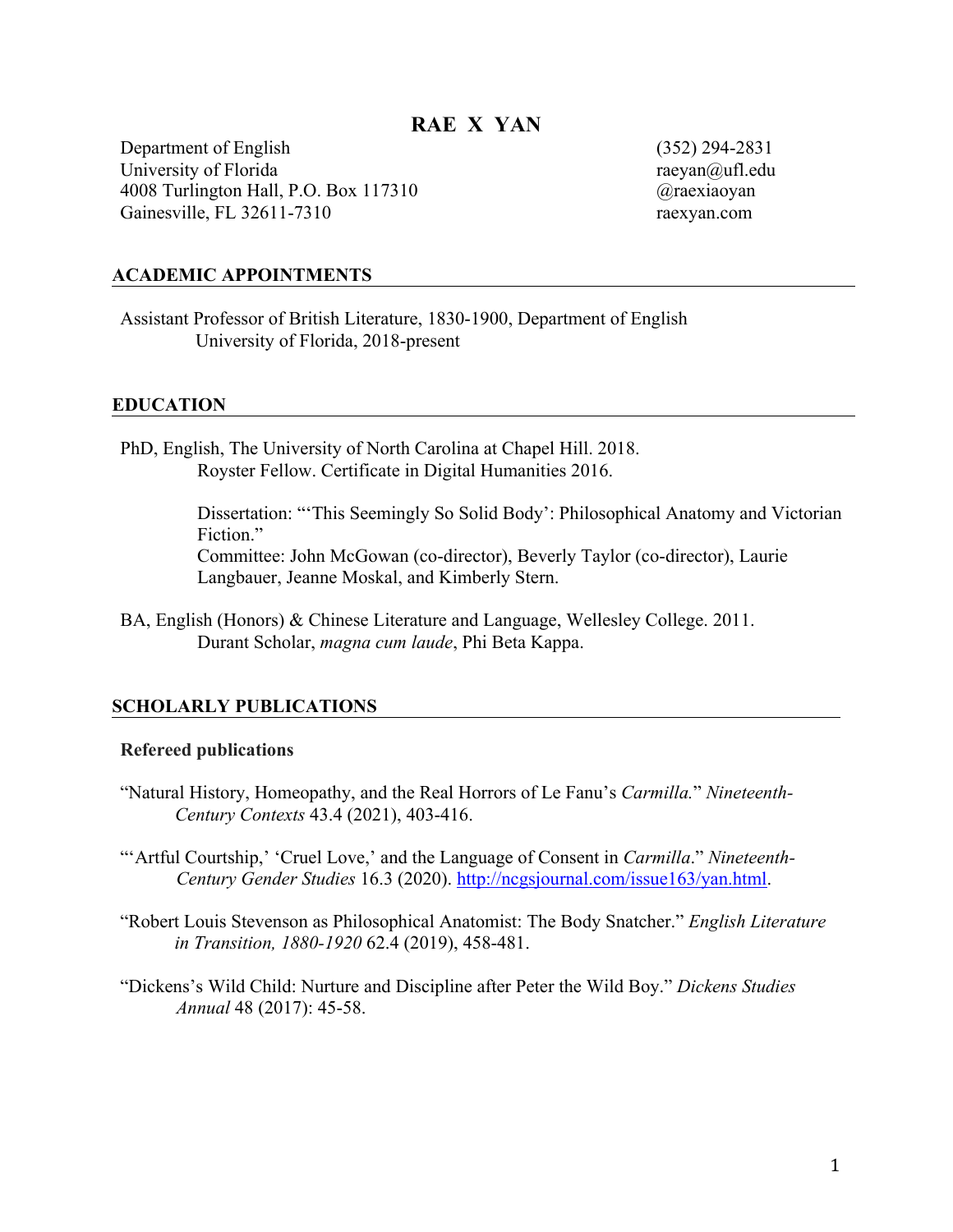## **Book reviews**

Review of *G. W. M. Reynolds and His Fiction: The Man Who Outsold Dickens* by Stephen Knight, and: *Nineteenth Century Popular Fiction, Medicine and Anatomy: The Victorian Penny Blood and the 1832 Anatomy Act* by Anna Gasperini. *Victorian Studies* 63.1 (2020): 114-16.

# **AWARDS, FELLOWSHIPS, and PRIZES**

| 2020-21 | College of Liberal Arts and Sciences Student Council Teacher of the Year Award,<br>University of Florida.                                         |
|---------|---------------------------------------------------------------------------------------------------------------------------------------------------|
| 2020    | Humanities Scholarship Enhancement Award, University of Florida.                                                                                  |
| 2019-20 | Southeast Conference Visiting Faculty Travel Grant, University of Florida.                                                                        |
| 2019    | Anderson Scholar Faculty Honoree (doubly nominated), University of Florida.                                                                       |
| 2019    | Rothman Faculty Summer Fellowship, University of Florida.                                                                                         |
| 2017    | Fred and Joan Thomson Award for Outstanding Dissertation Work, The University<br>of North Carolina at Chapel Hill.                                |
| 2012-17 | Royster Fellowship, The University of North Carolina at Chapel Hill.                                                                              |
| 2016    | Eliason Dissertation Fellowship, The University of North Carolina at Chapel Hill.                                                                 |
| 2016    | Future Faculty Fellowship, The University of North Carolina at Chapel Hill.                                                                       |
| 2015-16 | PhD Lab in Digital Knowledge Graduate Fellowship, Duke University.                                                                                |
| 2015    | Graduate Student Paper Prize for "Sickening Narratives of Lu Xun's 'Diary of a<br>Madman'," Association for Asian Studies / Southeast Conference. |
| 2015    | Carolina Digital Humanities Initiative Graduate Student Fellowship,<br>The University of North Carolina at Chapel Hill.                           |
| 2014    | Thomas F. Ferdinand Digital Humanities Summer Research Fellowship, The<br>University of North Carolina at Chapel Hill.                            |

# **INVITED TALKS**

2016 "Sickening Narratives of Lu Xun's 'Diary of a Madman'"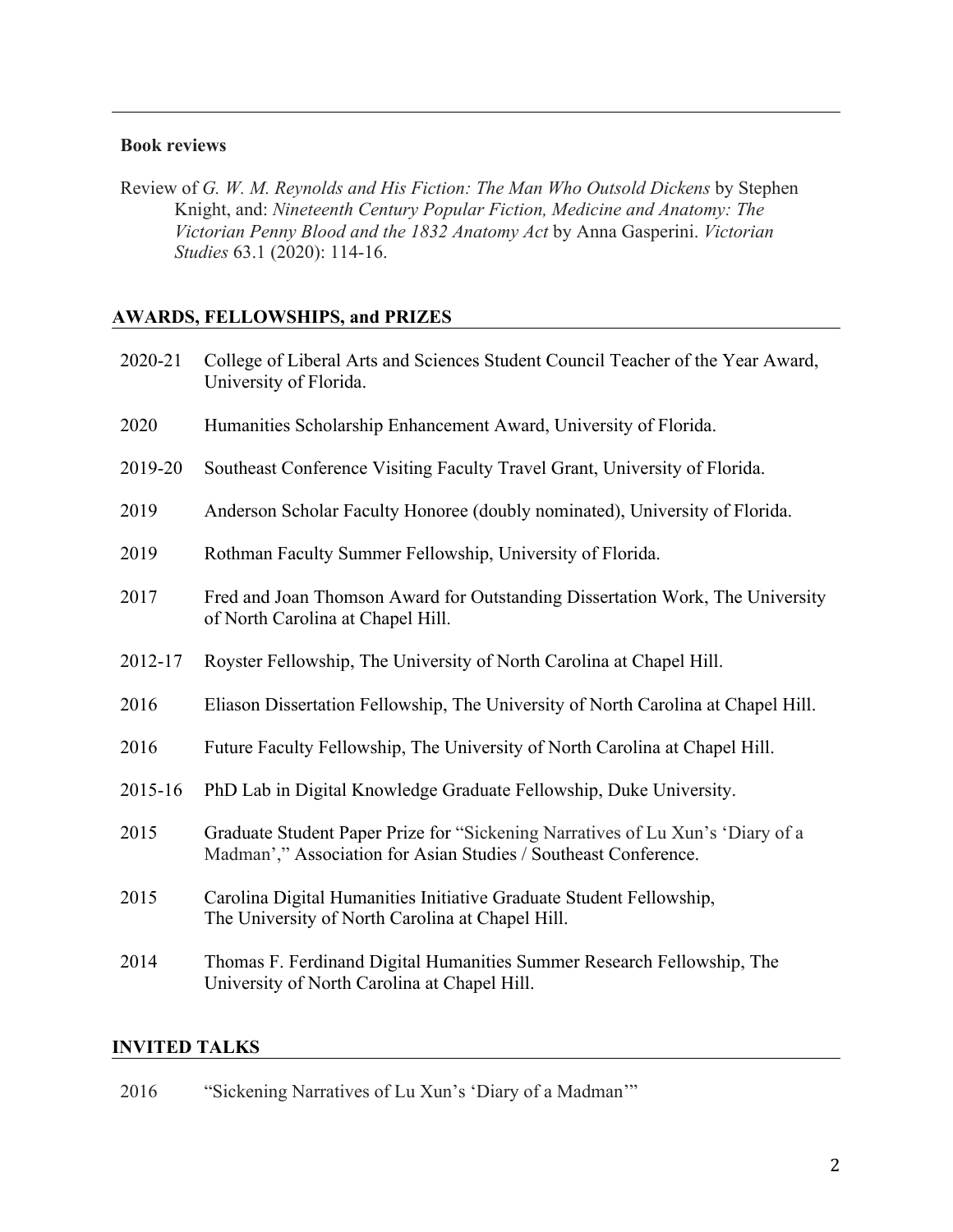Council of Conferences Sponsored Graduate Student Panel Association for Asian Studies. Seattle, WA.

# **CONFERENCES**

# **Conferences convened**

| 2017 | Steering Committee Member, British Women Writers Conference, The University |
|------|-----------------------------------------------------------------------------|
|      | of North Carolina at Chapel Hill                                            |

# **Papers presented**

| 2021 | "On the Relationship between Victorian Fiction and Chinese Literary Revolution"<br>North American Victorian Studies Association. Virtual Series.                            |
|------|-----------------------------------------------------------------------------------------------------------------------------------------------------------------------------|
| 2020 | "Framing the Human through Victorian Anatomies"<br>Modern Language Association. Seattle, WA.                                                                                |
| 2019 | "Carmilla and Rhetorics of Nineteenth-Century Homeopathy" (Panel Organizer)<br>North American Victorian Studies Association. Columbus, OH.                                  |
| 2019 | "Carmilla and the Matter of 'Monsieur Buffon, and his big book': Popular Natural<br>History in the Supernatural Tale"<br>Victorian Popular Fiction Association. London, UK. |
| 2019 | "Workshop on the Academic Job Market" (Co-organizer)<br>British Women Writers Conference. Auburn, AL.                                                                       |
| 2018 | "The Science Behind the Supernatural in Joseph Sheridan Le Fanu's In a Glass<br>Darkly"<br>North American Victorian Studies Association. St. Petersburg, FL.                |
| 2017 | "Robert Louis Stevenson's Preservation of Dr. Robert Knox"<br>North American Victorian Studies Association. Banff, Alberta, CA.                                             |
| 2017 | "The Philosophical Anatomy of Robert Louis Stevenson"<br>Interdisciplinary Nineteenth Century Studies. Philadelphia, PA.                                                    |
| 2016 | "Modern Chinese Literature and the Borders of Humanities Discourse"<br>American Comparative Literature Association. Cambridge, MA.                                          |
| 2016 | "Human Nature Under the Lens: George Eliot and the Tissue as Ultimate Fact"<br>Interdisciplinary Nineteenth Century Studies. Asheville, NC.                                 |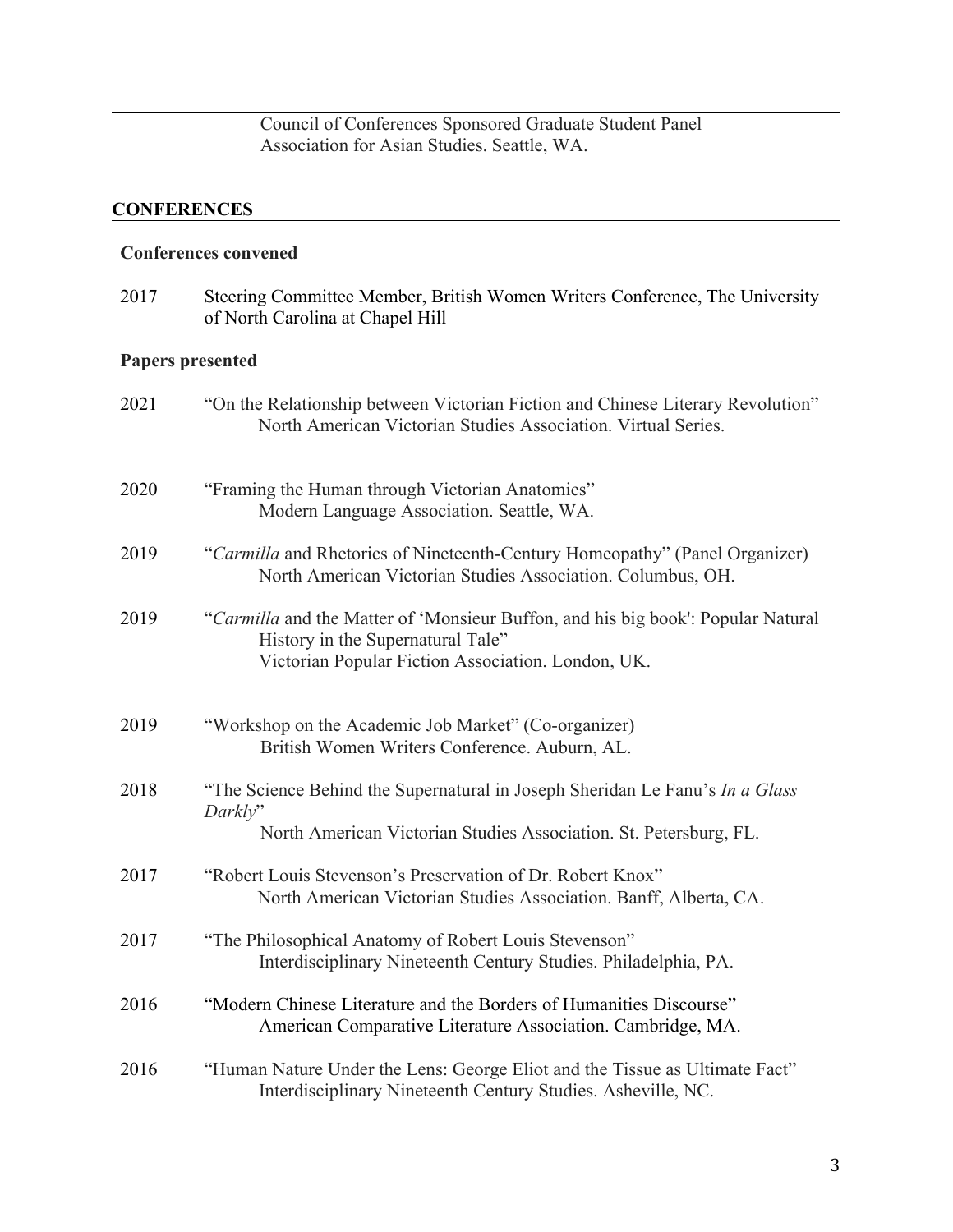| 2015 | "Chinese Patterns in George Meredith's <i>The Egoist</i> " (Panel Co-Chair)<br>South Atlantic Modern Language Association. Durham, NC.                                                          |
|------|-------------------------------------------------------------------------------------------------------------------------------------------------------------------------------------------------|
| 2014 | "Ekphrastic Reflections on Politics in Elizabeth Barrett Browning's Casa Guidi<br>Windows"<br>British Women Writers Conference. Binghamtom, NY.                                                 |
| 2014 | "Violence and Insurrection Among the Wolf-Children of W.H. Sleeman's A<br>Journey Through the Kingdom of Oude in 1849-1850"<br>Midwest Victorian Studies Association Conference. Ann Arbor, MI. |
| 2013 | "Minding the Savage Child: Dickens and Medical Discourse in the 19th Century"<br>English Student Association Conference. NYC, NY.                                                               |

# **CAMPUS and COMMUNITY TALKS**

| 2019 | Center for Humanities in the Public Sphere at the University of Florida<br>Synergy Series. "Redefining Anatomy in the Victorian Age." Speaker. |
|------|------------------------------------------------------------------------------------------------------------------------------------------------|
| 2017 | Jane Austen Summer Program, The University of North Carolina at Chapel Hill<br><i>Persuasion.</i> "Mourning and Portraiture." Context Speaker. |
| 2016 | Jane Austen Summer Program, The University of North Carolina at Chapel Hill<br><i>Mansfield Park.</i> "Pugs in Art." Context Speaker.          |
| 2015 | Jane Austen Summer Program, The University of North Carolina at Chapel Hill<br><i>Emma</i> . Film Panel Organizer.                             |
| 2014 | Jane Austen Summer Program, The University of North Carolina at Chapel Hill<br>Sense and Sensibility. Film Panel Organizer.                    |

# **TEACHING EXPERIENCE**

# **The University of Florida, Department of English**

## **Graduate**

"Victorian Literature and Science" (1 section, Spring 2021) "Worldly Victorians" (1 section, Spring 2020)

# **Undergraduate**

"Worldly Victorians" Honors seminar (1 section, Fall 2021)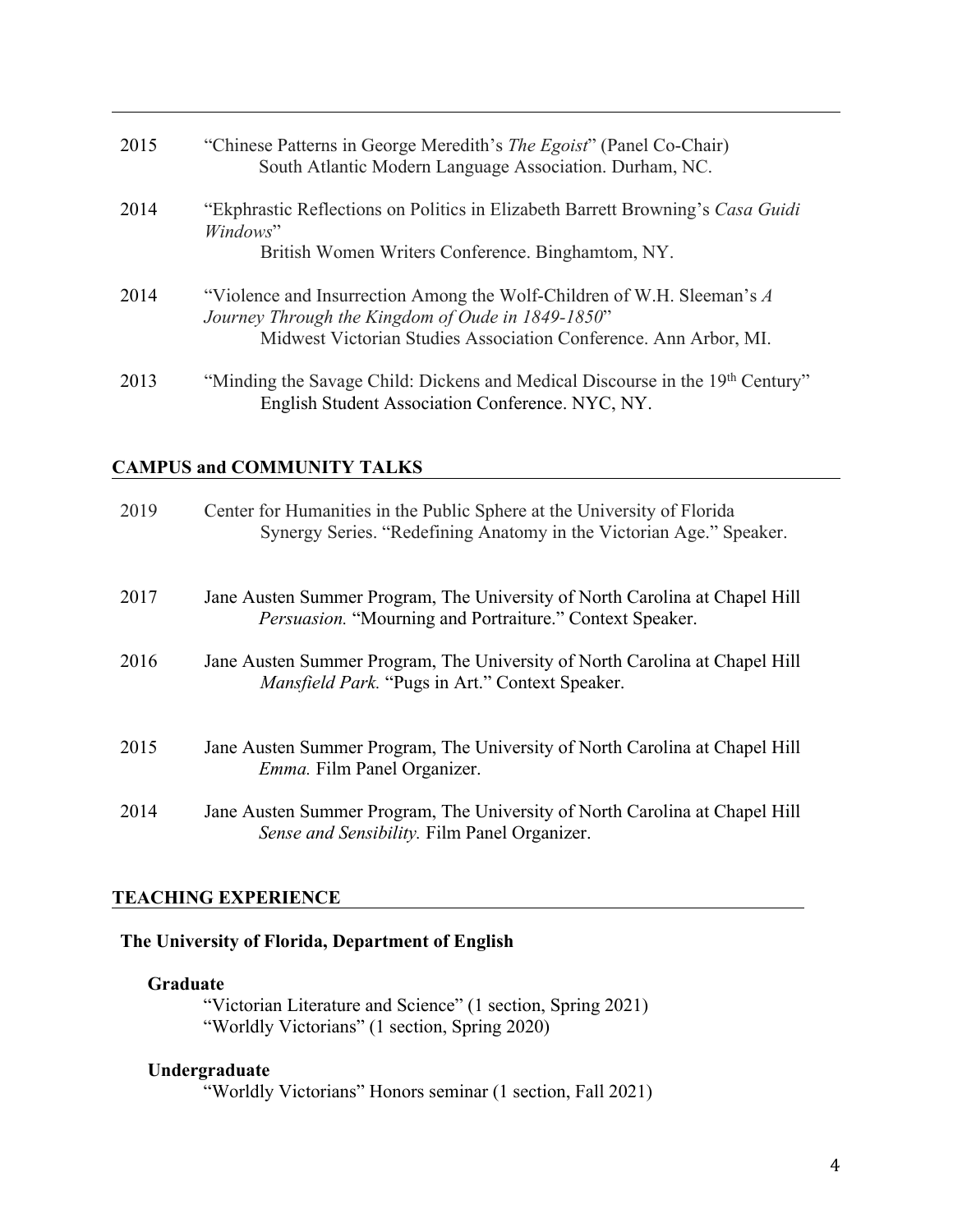"Narrative Games" Honors Seminar (1 section, Fall 2019) "The English Novel: 19<sup>th</sup> Century" (1 section each semester, Spring 2019-21) "19th Century Literature and Scientific Imagination" (1 section, Spring 2019) "Victorian Bodies" (1 section each semester, Fall 2018-21) "Golden Age Children's Literature" (2 sections, Fall 2018, Fall 2020)

# **The University of North Carolina at Chapel Hill, Department of English**

### **Undergraduate**

"Reading Children's Literature," Teaching Assistant (2 sections, Spring 2018) "Writing in the Natural Sciences," Instructor (1 section, Fall 2017) "Networked and Multimodal Composition," Instructor (1 section, Spring 2016) "Introduction to Asian Studies," Teaching Assistant (3 sections, Fall 2015)

"Composition & Rhetoric" Instructor (1 section each semester, 2013-2015)

#### **SERVICE**

## **Service for the Profession**

| 2021-22 | Undisciplining the Victorian Classroom, East Asia Work Group |
|---------|--------------------------------------------------------------|
| 2020-21 | Oxford Bibliographies Online, Victorian Branch Board Editor  |

### **Service for the Institution**

| 2021-22 | Department Placement and Professionalism Committee, Department of English,<br>University of Florida |
|---------|-----------------------------------------------------------------------------------------------------|
| 2020-22 | Department Council Committee, Department of English, University of Florida                          |
| 2018-21 | Department General Education Committee, Department of English, University of<br>Florida             |

#### **PUBLIC WRITING**

"Down the Rabbit Hole: Researching the Golden Age of Children's Literature in the Baldwin." *SOURCE Magazine* 1.2 Special Issue (2019), 8-11.